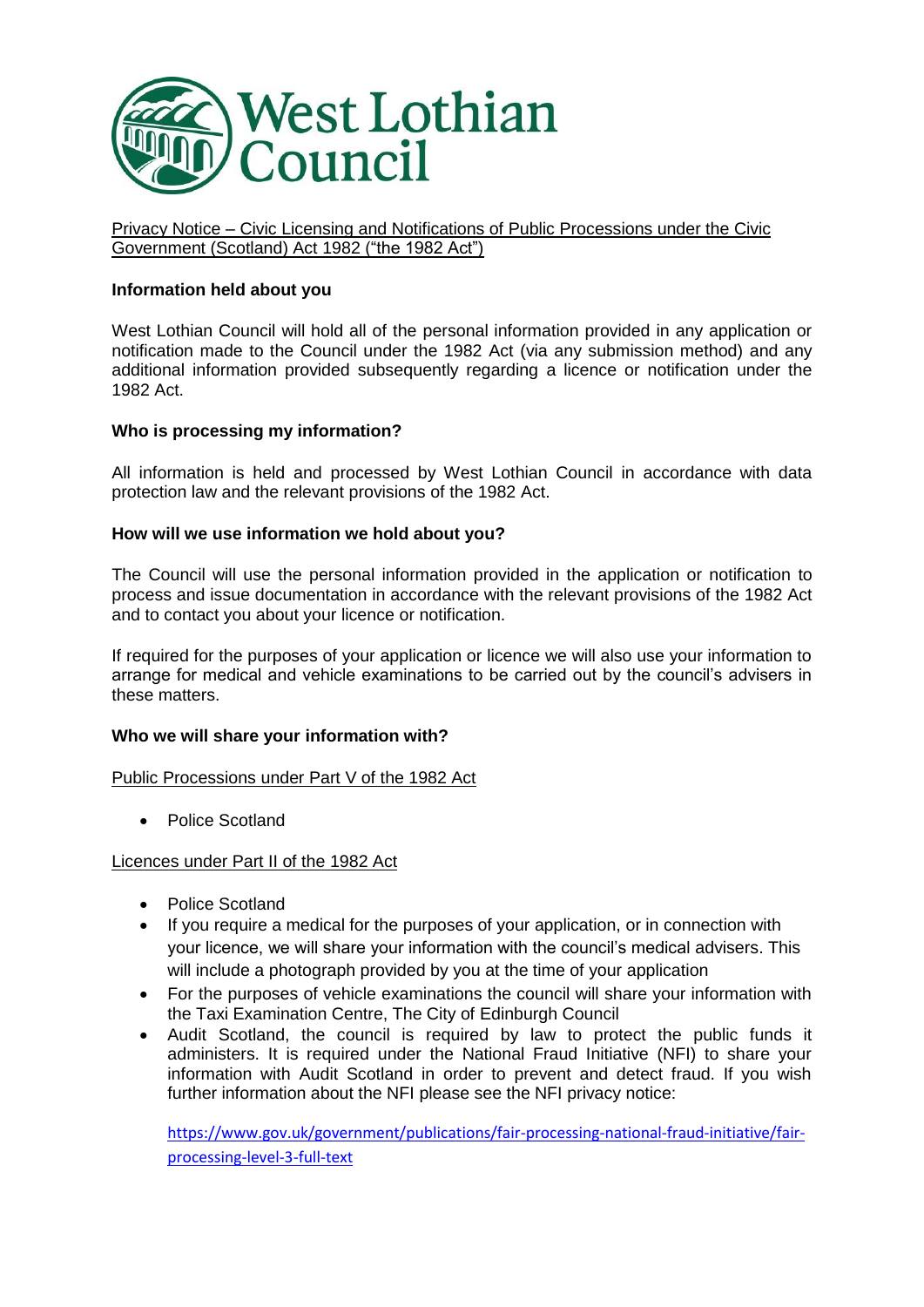and where the licensed activity is wholly or mainly to be carried on in premises

• the Scottish Fire and Rescue Service or other enforcing authority under Part 3 of the Fire (Scotland) Act 2005

## **How long do we keep your information?**

### Licences under Part II of the 1982 Act

If your application for a licence is refused then information will be held for 5 years. Otherwise your information will be held until the end of a period of 5 years from the date your licence ceases to have effect.

### Notifications under Part V of the 1982 Act

Information will be retained for 5 years from the date that the procession was permitted or prohibited.

### **Can the public have access to my information?**

#### Licences under Part II of the 1982 Act

The Council is required by Part II of the 1982 Act to keep a public register in connection with applications and licences. This register will include some personal information provided in applications for licences under the Act. The register will include your name, the address of any premises and details of any vehicle or vessel licensed.

#### Notifications under Part V of the 1982 Act

None of the personal information provided by you on the notification form will be held on the council's online register of processions which is available for inspection by members of the public. That register only includes the name of the organisation/organiser and details of the procession.

### **Providing accurate information**

It is important that we hold accurate information about you. If any of your details change, please ensure that you tell us as soon as possible so that we can update your records.

### **Your rights & further information**

You have a number of rights under data protection law, including the right to request your information and to request that the information be amended or, in some circumstances, erased. If you have any questions or concerns about how your information is used or if you wish to request your records, you will need to put this in writing and provide proof of identification to:

Data Protection Officer, West Lothian Council, West Lothian Civic Centre, Howden South Road, Livingston, West Lothian, EH54 6FF

Alternatively email – [DataProtectionOfficer@westlothian.gov.uk](mailto:DataProtectionOfficer@westlothian.gov.uk)

More information about data protection and how it applies to you is available from the Information Commissioner's Office:-